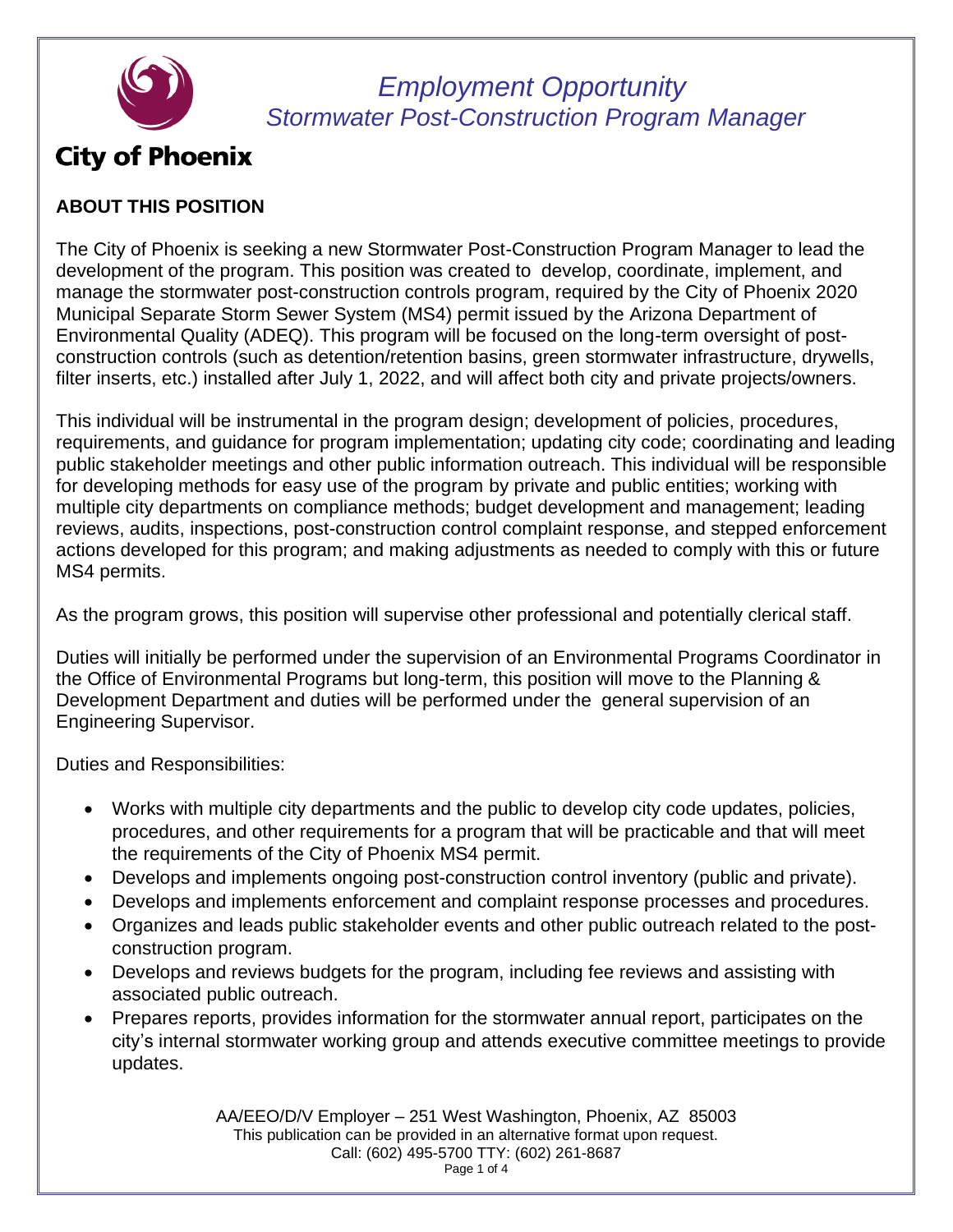

# **City of Phoenix**

- Performs field work associated with post-construction audits, inspections, enforcement, and complaint response.
- Demonstrates superior customer service, integrity, and commitment to innovation, efficiency, and fiscally responsible activity.

### **IDEAL CANDIDATE**

The ideal candidate will posses a strong functional knowledge of industry principals and practices, as well as the ability to communicate effectively with internal and external stakeholders. This individual has strong functional knowledge in stormwater post-construction controls and possesses the developmental skills to build a program understanding both tactical and strategic needs for the program.

### **SALARY**

\$66,414.40 - \$100,859.20 annually. Candidates may be hired up to \$100,859.20 depending upon qualifications.

### **BENEFITS**

A comprehensive benefits package is offered which includes traditional pension with employer and employee contributions; choice of medical HMO, PPO, or HSA/HDHP plan; wellness incentive of up to \$720 annually; dental; vision; life insurance; long-term disability; 401(a) and 457 plans; medical enrollment includes a monthly \$150 City contribution to a Post-Employment Health Plan; bus/light rail pass; tuition reimbursement program; paid time off includes 12.5 paid holidays, 12 vacation days, and 15 sick days and personal leave days.

For more details, visit: [Unit 007 Benefits](https://www.phoenix.gov/hrsite/Benefit%20Category/007.pdf)

### [Pension Information](https://www.phoenix.gov/hrsite/Documents/Talent-Acquisition/Pension%20Information%203.15.2021.pdf)

### **MINIMUM QUALIFICATIONS**

- Five years of professional experience in stormwater controls, inspections, or engineering, with a preferred focus on post-construction stormwater controls.
- Three of those years should have required management of projects with post-construction controls or field experience identifying functionality or compliance with stormwater regulations of such controls.
- A bachelor's degree in civil engineering, environmental science, environmental engineering, or a related field is required.

AA/EEO/D/V Employer – 251 West Washington, Phoenix, AZ 85003 This publication can be provided in an alternative format upon request. Call: (602) 495-5700 TTY: (602) 261-8687 Page 2 of 4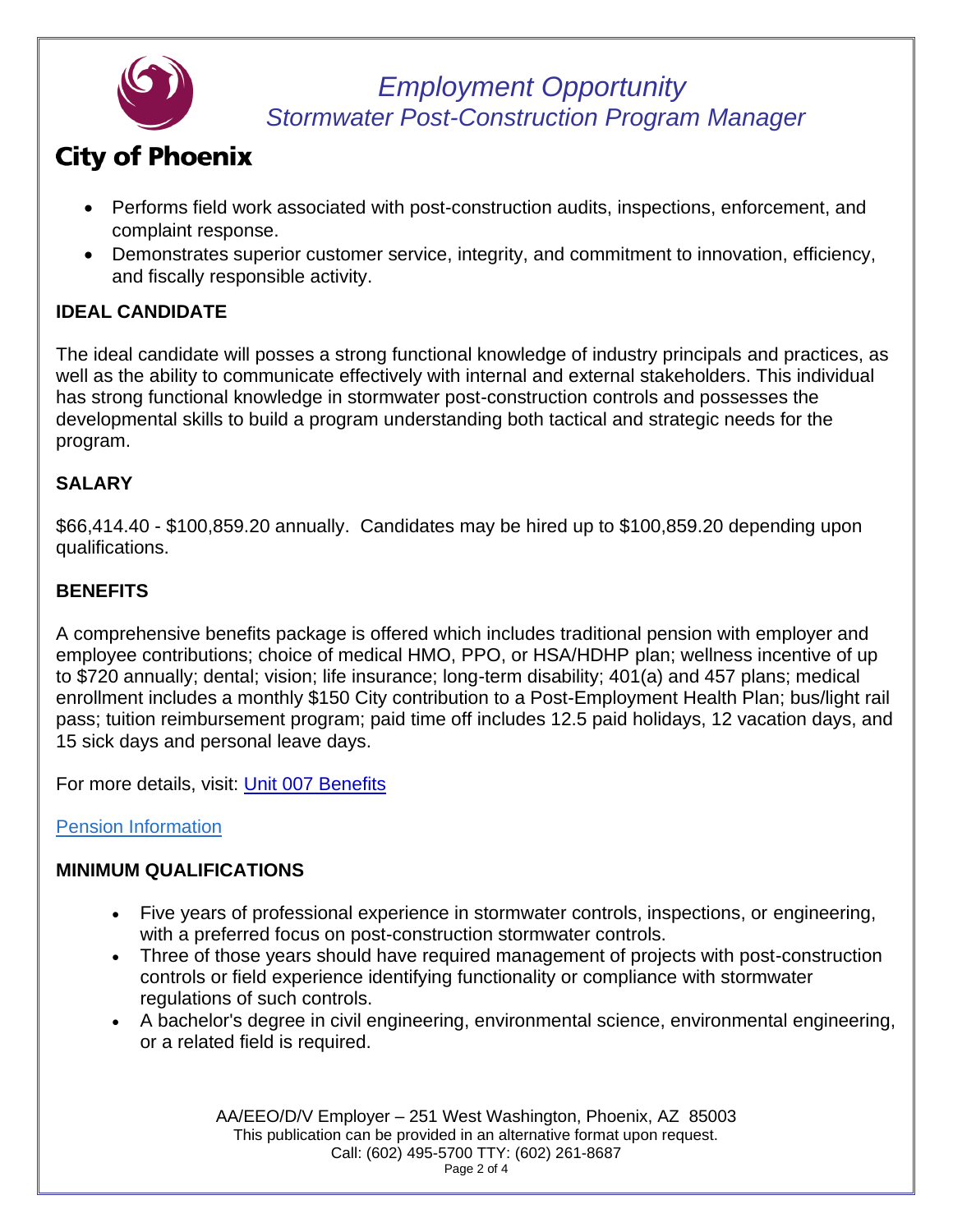

# **City of Phoenix**

- An equivalent combination of related experience and education may be considered.
- The City job description can be found [here.](https://www.phoenix.gov/hrsite/JobDescriptions/08750.pdf)
- All finalists for positions are subject to a criminal background check applicable to the department or position.
- For information regarding pre-screening and driving positions, [click here.](https://www.phoenix.gov/hrsite/Documents/Talent-Acquisition/Pre-Employment%20Information%203.15.2021.pdf)

The City of Phoenix has paused plans to implement a federal mandate requiring all city employees be vaccinated against COVID-19. This decision comes after a series of legal challenges and a ruling from a federal judge which temporarily halts the COVID-19 vaccine mandate for federal contractors nationwide. If the requirement is reinstated, the City of Phoenix may require new hires to provide proof of full COVID-19 vaccination status as a condition of employment. After a conditional offer has been extended, candidates may request a reasonable accommodation based on a medical disability or for sincerely held religious beliefs.

### **PREFERRED QUALIFICATION**

The minimum qualifications listed above, plus:

- Experience addressing drainage issues (public or private)
- Experience with engaging diverse groups of stakeholders
- Experience developing and writing policies, procedures, and/or regulatory code language for a stormwater or engineering program
- Experience managing field staff and budgets
- Knowledge of Arizona stormwater regulations and/or Arizona Phase I MS4 permit(s)
- Experience with managing and tracking information via a database program and/or ArcGIS

## **RECRUITMENT DATES**

Recruitment closes May 3, 2022. All materials must be received by 11:59 p.m. on this date.

This is a position-based recruitment **and generates a one time use only list.** Once interviews are conducted and candidates are selected, this job posting will be considered closed and candidates will no longer be in consideration for the position applied for. This posting will not result in any ongoing eligibility list.

## **HOW TO APPLY**

Apply online at<https://www.phoenix.gov/hr/current-jobs/> by completing the required information and attaching, **as one document**, your cover letter and resume. Please include your experience as it relates to the qualifications stated above. Only the highest qualified may be posted to the eligible to hire list. The results of the resume screening process will be sent to your primary email address.

> AA/EEO/D/V Employer – 251 West Washington, Phoenix, AZ 85003 This publication can be provided in an alternative format upon request. Call: (602) 495-5700 TTY: (602) 261-8687 Page 3 of 4